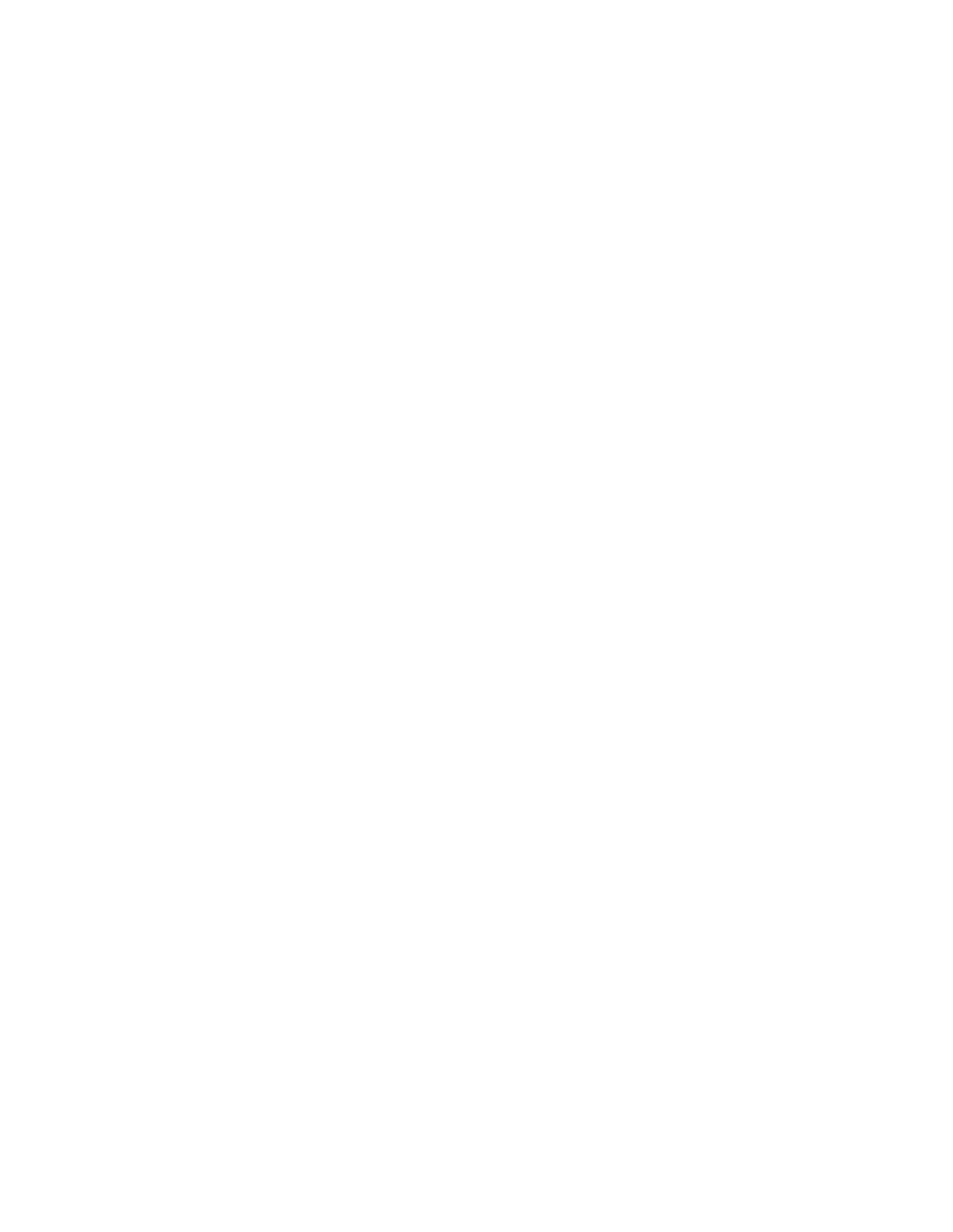# ITERATIVE SELF KNOWLEDGE DISTILLATION — FROM POTHOLE CLASSIFICATION TO FINE-GRAINED AND COVID RECOGNITION

*Kuan-Chuan Peng*

Mitsubishi Electric Research Laboratories (MERL), Cambridge, MA, USA

kpeng@merl.com

# ABSTRACT

Pothole classification has become an important task for road inspection vehicles to save drivers from potential car accidents and repair bills. Given the limited computational power and fixed number of training epochs, we propose iterative self knowledge distillation (ISKD) to train lightweight pothole classifiers. Designed to improve both the teacher and student models over time in knowledge distillation, ISKD outperforms the state-of-the-art self knowledge distillation method on three pothole classification datasets across four lightweight network architectures, which supports that self knowledge distillation should be done iteratively instead of just once. The accuracy relation between the teacher and student models shows that the student model can still benefit from a moderately trained teacher model. Implying that better teacher models generally produce better student models, our results justify the design of ISKD. In addition to pothole classification, we also demonstrate the efficacy of ISKD on six additional datasets associated with generic classification, fine-grained classification, and medical imaging application, which supports that ISKD can serve as a general-purpose performance booster without the need of a given teacher model and extra trainable parameters.

*Index Terms*— Teacher-free knowledge distillation, iterative self knowledge distillation

#### 1. INTRODUCTION

Detecting potholes is essential for the municipalities and road authorities to repair defective roads. The vehicle repair bills related to pothole damage have cost U.S. drivers \$3 billion annually on average [1]. Due to the cost constraint of the edge devices which the pothole classifiers run on, the edge devices installed on the road inspection vehicles may only have limited computational power (*e.g*., no GPU). In such scenarios, lightweight models are needed if real-time inference speed is required. Motivated by this application and deployment time constraint of pothole classifiers, we focus on the following problem: *Given a fixed number of training epochs and a lightweight model to be trained, what can practitioners do to improve the pothole classification accuracy*?

Given the problem, we explore *self* knowledge distillation (KD) [2] to tackle pothole classification. By *self* KD, we refer to the KD methods which need no teacher model in advance and introduce no extra trainable parameters. Showing that KD is actualy learned label smoothing regularization, Yuan *et al*. [2] propose Tf- $KD_{self}$ , the teacher-free KD by using the pre-trained student model itself as the teacher model. Inspired by [2] and the assumption that better teacher models result in better student models, we propose *iterative self knowledge distillation (ISKD)*, which iteratively performs self KD by using the pre-trained student model as the teacher model.

Most KD methods [3, 4, 5, 6, 7] typically require that the teacher model is available in advance, which is not always true. Even if there are KD methods which need no teacher model [2, 8, 9], these methods typically do not experiment on lightweight models or perform KD multiple times. Utilizing KD iteratively and requiring no teacher model, our proposed ISKD shows its efficacy on lightweight models for pothole classification, generic classification, fine-grained classification, and medical imaging application. Although there exist methods utilizing iterative KD [10, 11, 12], they typically require additional constraints and are validated on only few datasets. For example, Koutini's method [10] requires training multiple models and selecting the best trained model for each class to predict pseudo labels for sound event detection. In contrast, our proposed ISKD only needs to train one model at once with no need to select models and predict pseudo labels. In [11, 12], their teacher model is trained until convergence for each KD iteration, and their methods are validated on only few datasets. In addition, the accuracy gain of [11] comes from the ensemble of all the students in the history, which needs more deployment space at testing time. In contrast, we show ISKD's efficacy on a wide variety of datasets even when the teacher model is only moderately trained, and ISKD does not rely on the ensemble, which is more practical for embedded devices.

To the best of our knowledge, we are the first in pothole classification to use iterative self knowledge distillation when training lightweight neural networks under limited training epochs. We make the following contributions:

(1) We propose iterative self knowledge distillation (ISKD), which outperforms the state-of-the-art self KD method Tf-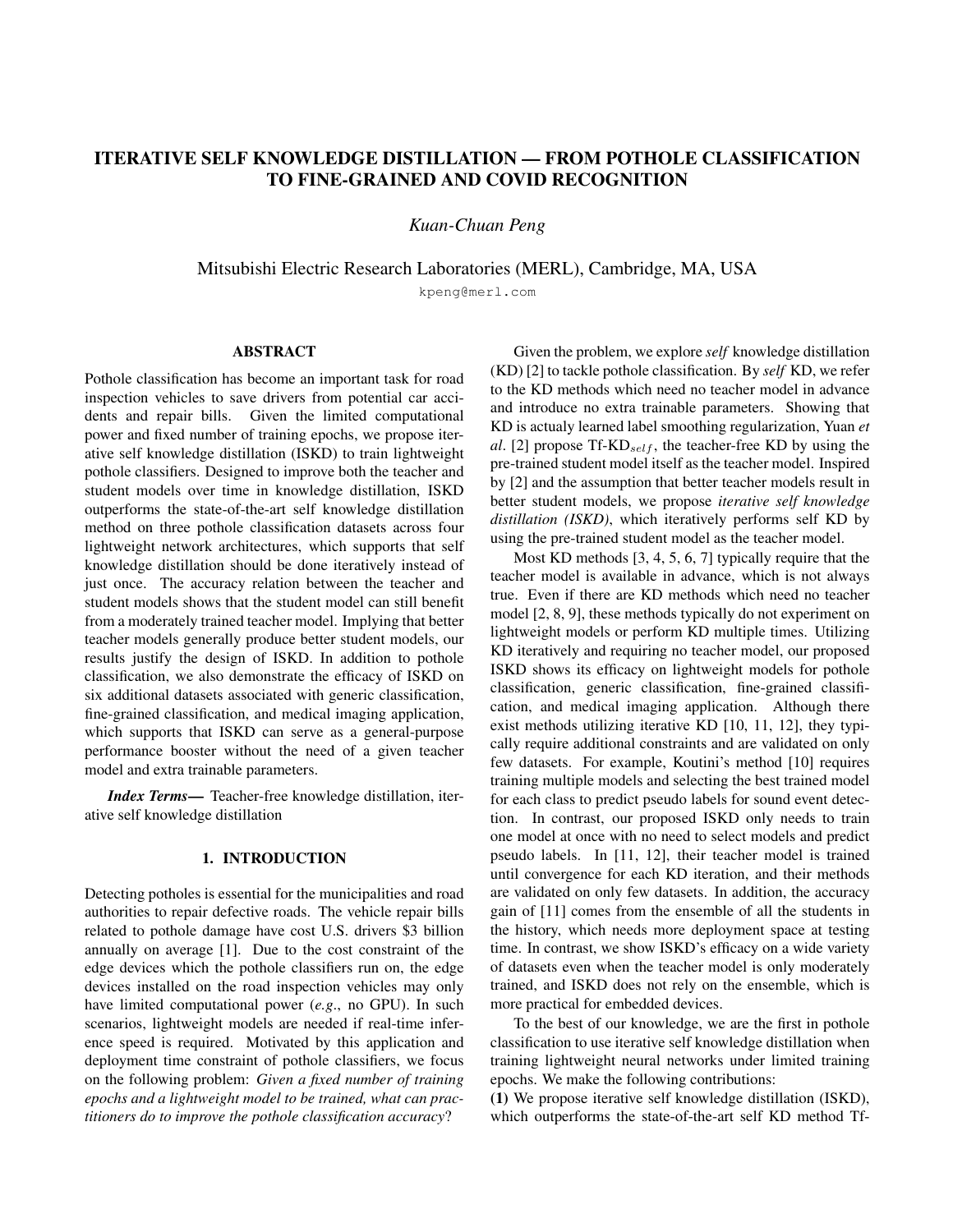

Fig. 1: Our proposed iterative self knowledge distillation.

 $KD_{self}$  [2] on the road damage dataset [13], the Nienaber potholes simplex [14] and complex [15] datasets, CIFAR-10 [16], CIFAR-100 [16], Oxford 102 Flower [17], Oxford-IIIT Pet Dataset [18], Caltech-UCSD Birds 200 [19], and COVID-19 Radiography [20] datasets, which supports the wide applicability of ISKD from pothole classification to generic, fine-grained, and medical imaging classification.

(2) We provide more evidence showing that even using a teacher model with accuracy lower than the baseline accuracy from a classifier trained with a larger number of epochs, the student model can still possibly outperform the baseline. (3) ISKD can outperform the baseline under a wide range of weight balancing the objectives of ISKD, which supports that ISKD is flexible with respect to parameter selection.

# 2. ITERATIVE SELF KNOWLEDGE DISTILLATION

Inspired by Yuan *et al*. [2], we propose iterative self knowledge distillation (ISKD) such that both teacher and student models can improve over time. We illustrate ISKD in Fig. 1, where we denote the teacher/student model in the  $k$ -th KD iteration  $i_k$  as  $T_k/S_k$ . During  $i_1$ , since  $T_1$  is not given in advance, we train  $S_1$  using the softmax cross-entropy loss  $L_c$ as the classification loss. During  $i_k$  ( $k > 1, k \in \mathbb{N}$ ), we use the trained student model in  $i_{k-1}$  (*i.e.*,  $S_{k-1}$ ) as  $T_k$ , and train  $S_k$  with both  $L_c$  and the Kullback-Leibler (KL) divergence loss. Specifically, the total loss function to train  $S_k$  during  $i_k$  can be written as  $L_{KD} = (1 - \alpha) L_c + \alpha KL D(\mathbf{z}, \mathbf{z}^t),$ where  $KLD$  is the KL divergence,  $z^t/z$  is the output probability distribution of  $T_k/S_k$ , and  $\alpha$  is the weight of  $KLD$ .

During  $i_k$ , we freeze the parameters of  $T_k$  and only train  $S_k$ . We pre-train  $S_k$  from ImageNet [21], not from  $S_{k-1}$ because we hope to decrease the chance that  $S_k$  is trapped from the possibly local optimum associated with  $S_{k-1}$ . ISKD stops at  $i_k$  if  $S_k$  shows no obvious accuracy gain over  $S_{k-1}$ . Since Yuan *et al*. [2] show that to benefit the student model, the teacher model need not outperform the student model, we directly use the previously trained student model as the current teacher model, waiving the typical KD requirement

that the teacher model is needed in advance. We expect that using ISKD improves both  $T_k$  and  $S_k$  when k increases under the assumption that using better teacher models in KD generally results in better student models.

#### 3. EXPERIMENTAL SETUP

We experiment on road damage dataset (termed as RDD) [13], Nienaber potholes simplex (termed as simplex) [14] and complex (termed as complex) [15] datasets, CIFAR-10 [16], CIFAR-100 [16], Oxford 102 Flower dataset (termed as Oxford-102) [17], Oxford-IIIT Pet dataset (termed as Oxford-37) [18], Caltech-UCSD Birds 200 dataset (termed as CUB-200) [19], and COVID-19 Radiography dataset (termed as COVID) [20]. We choose these datasets to cover a diverse range of task domains from pothole, generic, fine-grained to medical imaging classification. The RDD, simplex, and complex datasets provide annotations of whether each image contains any pothole or not. The Oxford-102, Oxford-37, and CUB-200 datasets provide the images and labels of 102, 37, and 200 different species of flowers, cats and dogs, and birds, respectively. The COVID dataset includes 4 different types of chest x-rays: normal, COVID, lung opacity, and viral pneumonia. For all the datasets except COVID, we use the official training/testing split of each dataset. Since the COVID dataset does not provide the official training/testing split, we randomly generate the split using the ratio of 7:3.

We use the official PyTorch [22] implementation of ResNet-18 [23], SqueezeNet v1.1 [24], and ShuffleNet v2  $x0.5 \& x1.0$  [25], modify their last layers such that the number of output nodes of the last layer equals the number of classes, and pre-train them from the ImageNet [21]. The four network architectures are selected based on the following criteria: (1) For the ease of reproducibility, they are officially supported by PyTorch [22], which provides their weights pre-trained from the ImageNet [21]. (2) Considering typically limited computational power on edge devices, we limit the number of network parameters to be fewer than 12M.

We first experiment on the four network architectures mentioned previously using the RDD [13], simplex [14], and complex [15] datasets. For each KD iteration, we use the same network architecture for both teacher and student models. We compare ISKD with the following two baselines with the same network architecture, total number of training epochs, and learning schedule: (1) training a classifier using  $L_c$  without KD (termed as the large-epoch baseline), and (2) Tf- $KD_{self}$  [2], which only performs KD once without multiple KD iterations. For the extended study involving the other six datasets irrelevant to potholes, we use the ResNet-18 [23] and ShuffleNet v2 x1.0 [25] as the network architectures of ISKD. We conduct the extended study in the same way as the pothole classification task mentioned previously using the same two baselines.

For all the experiments, the training images are resized to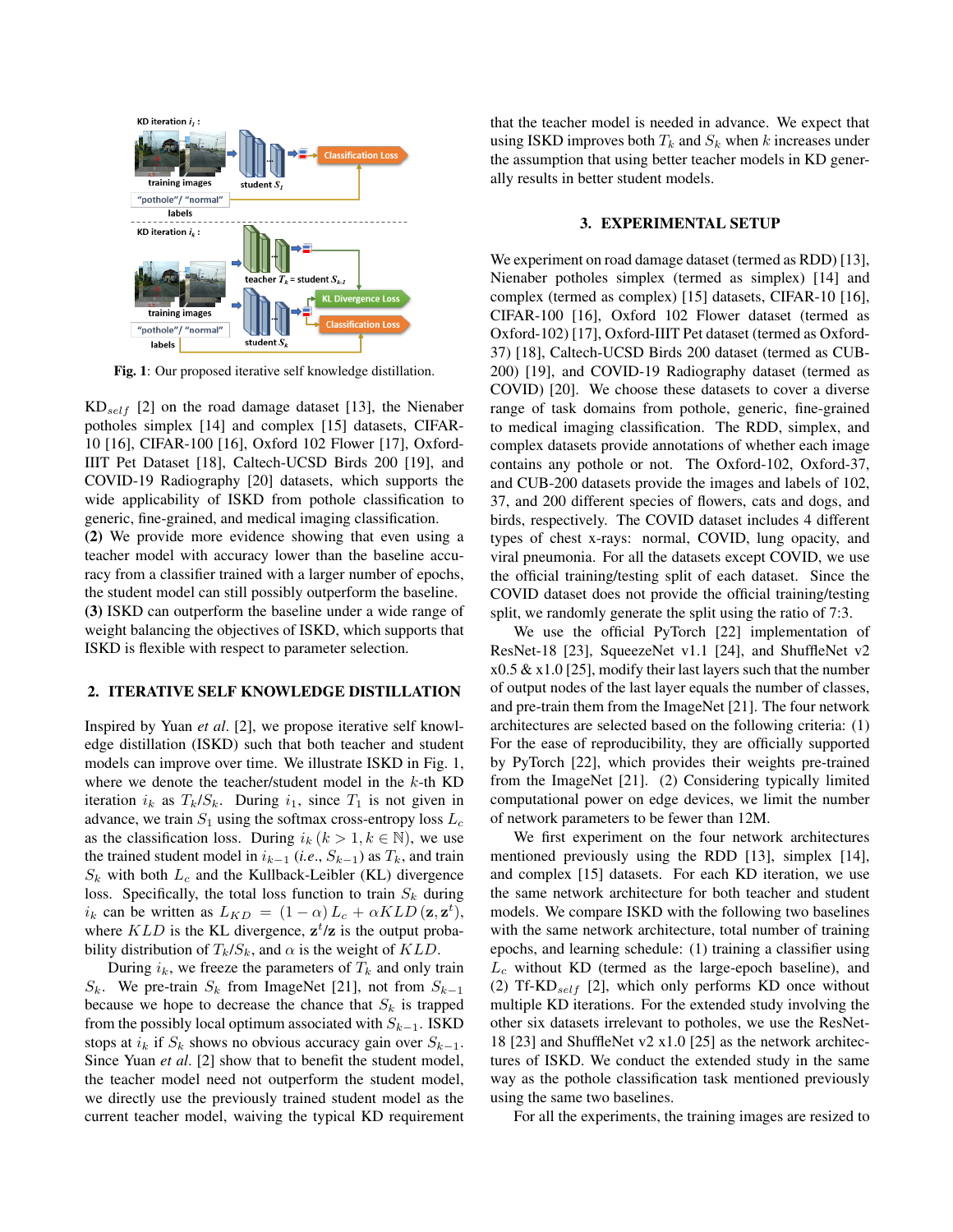| dataset           | experiment ID<br>model $\setminus$ KD iteration | $E_1$<br>$i_1$ (no KD)               | E <sub>2</sub><br>$i_{2}$ | $E_3$<br>$i_{3}$             | $E_4$<br>$i_4$                 | $E_5$<br>$i_{5}$                    | $E_6$<br>$i_{6}$             | $E_7$<br>$i_1 \sim i_6$        | $E_8$                            | $E_9$<br>$i_1$ (large-epoch) $i_1$ + Tf-KD <sub>self</sub> [2] |
|-------------------|-------------------------------------------------|--------------------------------------|---------------------------|------------------------------|--------------------------------|-------------------------------------|------------------------------|--------------------------------|----------------------------------|----------------------------------------------------------------|
| RDD [13]          | ResNet-18 [23]                                  | 91.54 <sub>50</sub>                  | $92.71_{50}$              | $92.99_{50}$                 | $93.04_{50}$                   | 93.08 <sub>50</sub>                 | n/a                          | 93.08 <sub>250</sub>           | $92.24_{250}$                    | $92.34_{250}$                                                  |
|                   | SqueezeNet v1.1 [24]                            | 89.6750                              | 89.9150                   | $90.28_{50}$                 | $90.51_{50}$                   | $90.70_{50}$                        | $90.70_{50}$                 | $90.70_{300}$                  | $90.47_{300}$                    | 90.28300                                                       |
|                   | ShuffleNet v2 x0.5 [25]                         | $90.05_{50}$                         | 90.1450                   | 90.9850                      | 91.4050                        | 91.4050                             | n/a                          | 91.40250                       | 92.66250                         | 91.22 <sub>250</sub>                                           |
|                   | ShuffleNet v2 $x1.0$ [25]                       | 92.01 <sub>50</sub>                  | $92.15_{50}$              | $92.66_{50}$                 | $93.22_{50}$                   | $93.22_{50}$                        | n/a                          | $93.22_{250}$                  | $93.13_{250}$                    | $93.13_{250}$                                                  |
| simplex $[14]$    | ResNet-18 [23]                                  | $81.85_{50}$                         | $90.46_{50}$              | 93.69 <sub>50</sub>          | 96.9250                        | $98.62_{50}$                        | $99.08_{50}$                 | 99.08 <sub>300</sub>           | 83.38 <sub>300</sub>             | $92.00_{300}$                                                  |
|                   | SqueezeNet v1.1 [24]                            | 81.8550                              | 86.77 <sub>50</sub>       | 87.6950                      | $88.15_{50}$                   | 88.1556                             | n/a                          | $88.15_{250}$                  | 84.62250                         | 87.69250                                                       |
|                   | ShuffleNet v2 x0.5 [25]                         | $90.00_{50}$                         | 95.6950                   | 99.3850                      | $100.00_{50}$                  | n/a                                 | n/a                          | $100.00_{200}$                 | $92.46_{200}$                    | $97.54_{200}$                                                  |
|                   | ShuffleNet v2 x1.0 [25]                         | 90.3150                              | $96.31_{50}$              | 98.77 <sub>50</sub>          | $100.00_{50}$                  | n/a                                 | n/a                          | $100.00_{200}$                 | 93.38 <sub>200</sub>             | 97.54 <sub>200</sub>                                           |
| complex $[15]$    | ResNet-18 [23]                                  | 61.9250                              | $74.14_{50}$              | $77.65_{50}$                 | $79.80_{50}$                   | 83.77 <sub>50</sub>                 | $84.93_{50}$                 | 84.93 <sub>300</sub>           | $62.58_{300}$                    | 82.95 <sub>300</sub>                                           |
|                   | SqueezeNet v1.1 [24]                            | 59.27 <sub>50</sub>                  | $70.70_{50}$              | $76.16_{50}$                 | $76.16_{50}$                   | n/a                                 | n/a                          | $76.16_{200}$                  | $62.25_{200}$                    | 71.03200                                                       |
|                   | ShuffleNet v2 x0.5 [25]                         | 56.7950                              | 78.97 <sub>50</sub>       | $88.58_{50}$                 | $88.91_{50}$                   | n/a                                 | n/a                          | $88.91_{200}$                  | 65.89 <sub>200</sub>             | $79.80_{200}$                                                  |
|                   | ShuffleNet $v2 \times 1.0$ [25]                 | $60.43_{50}$                         | 78.3150                   | $86.59_{50}$                 | $86.42_{50}$                   | n/a                                 | n/a                          | 86.42 <sub>200</sub>           | $71.85_{200}$                    | 82.45 <sub>200</sub>                                           |
| CIFAR-10 [26]     | ResNet-18 [23]                                  | $90.75_{50}$                         | 91.81 <sub>50</sub>       | $92.05_{50}$                 | $92.07_{50}$                   | n/a                                 | n/a                          | $92.07_{200}$                  | $91.53_{200}$                    | $92.01_{200}$                                                  |
|                   | ShuffleNet v2 x1.0 [25]                         | 82.6350                              | $85.16_{50}$              | $88.45_{50}$                 | $90.30_{50}$                   | $91.03_{50}$                        | $91.58_{50}$                 | $91.58_{300}$                  | $90.68_{300}$                    | 85.55300                                                       |
| CIFAR-100 [26]    | ResNet-18 [23]<br>ShuffleNet v2 x1.0 [25]       | $80.15_{50}$ $81.05_{50}$<br>58.9550 | $65.60_{50}$              | $81.64_{50}$<br>$72.16_{50}$ | 82.17 <sub>50</sub><br>75.5950 | $82.30_{50}$<br>77.27 <sub>50</sub> | $82.67_{50}$<br>$77.85_{50}$ | $82.67_{300}$<br>$77.85_{300}$ | 81.34 <sub>300</sub><br>77.61300 | $81.62_{300}$<br>65.78 <sub>300</sub>                          |
| Oxford-102 [17]   | ResNet-18 [23]                                  | $96.58_{50}$                         | 97.31 <sub>50</sub>       | $97.68_{50}$                 | $97.80_{50}$                   | n/a                                 | n/a                          | $97.80_{200}$                  | 96.94 <sub>200</sub>             | $97.43_{200}$                                                  |
|                   | ShuffleNet v2 x1.0 [25]                         | 94.7450                              | 97.19 <sub>50</sub>       | 98.17 <sub>50</sub>          | $98.41_{50}$                   | n/a                                 | n/a                          | $98.41_{200}$                  | $98.41_{200}$                    | 97.19 <sub>200</sub>                                           |
| Oxford-37 [18]    | ResNet-18 [23]                                  | $90.57_{50}$                         | $90.98_{50}$              | $91.33_{50}$                 | $91.80_{50}$                   | 91.5850                             | n/a                          | $91.80_{200}$                  | $91.20_{200}$                    | $91.31_{200}$                                                  |
|                   | ShuffleNet v2 x1.0 [25]                         | 79.6950                              | 84.30 <sub>50</sub>       | $85.96_{50}$                 | $86.59_{50}$                   | $86.59_{50}$                        | n/a                          | $86.59_{250}$                  | $86.10_{250}$                    | 84.46250                                                       |
| CUB-200 [19]      | ResNet-18 [23]                                  | 42.07 <sub>50</sub>                  | 46.49 <sub>50</sub>       | 48.6650                      | $49.82_{50}$                   | 49.4950                             | n/a                          | 49.82200                       | $46.03_{200}$                    | $47.58_{200}$                                                  |
|                   | ShuffleNet v2 $x1.0$ [25]                       | $41.54_{50}$                         | $45.40_{50}$              | $48.53_{50}$                 | $49.69_{50}$                   | $50.28_{50}$                        | $49.95_{50}$                 | $50.28_{250}$                  | 48.99250                         | 46.95250                                                       |
| <b>COVID</b> [20] | ResNet-18 [23]                                  | 94.11 <sub>50</sub>                  | 94.68 <sub>50</sub>       | 94.8050                      | $95.01_{50}$                   | n/a                                 | n/a                          | $95.01_{200}$                  | 94.79 <sub>200</sub>             | 94.88 <sub>200</sub>                                           |
|                   | ShuffleNet $v2 \times 1.0$ [25]                 | 90.76 <sub>50</sub>                  | 92.43 <sub>50</sub>       | 93.07 <sub>50</sub>          | $93.81_{50}$                   | $93.98_{50}$                        | n/a                          | $93.98_{250}$                  | 92.72 <sub>250</sub>             | $93.10_{250}$                                                  |

Table 1: Comparing the classification accuracy (%) of the iterative self knowledge distillation (KD) method versus the baselines. The numbers are in the format of  $[\text{accuracy}]_{[e_s]}$ , where  $e_s$  is the number of epochs which the student model is trained for.

 $224 \times 224$ , and the model is pre-trained from ImageNet [21] and fine-tuned with the training data of each dataset. We use the momentum 0.9, weight decay 5e-4, batch size 128, and the SGD optimizer to train the student model for 50 epochs for each KD iteration, and the learning rate is fixed within each KD iteration but model-specific during training. For ResNet-18 [23] and SqueezeNet v1.1 [24], we use the initial learning rate 0.001, but for ShuffleNet v2 x0.5 & x1.0 [25], we use the initial learning rate 0.1. Following Tf-KD<sub>self</sub> [2], we obtain the  $\alpha$  values by grid search on the validation data sampled from the training set when experimenting on the RDD dataset [13]. Once we determine the  $\alpha$  values from the RDD dataset, we fix the  $\alpha$  values and use the same set of  $\alpha$  values when experimenting on other datasets (*i.e.*, the  $\alpha$ values are not tuned for most of the datasets except the RDD dataset). We purposely do so to test whether the  $\alpha$  values searched from one dataset can be transferable and directly applied to other datasets. For all the other parameters, we use the default PyTorch [22] setting unless otherwise specified.

## 4. EXPERIMENTAL RESULT

The experimental results are summarized in Table 1, where we refer to each column by the experiment ID  $E_1 \sim E_9$ . All the numbers are reported in the format of  $[accuracy]_{[e_s]}$ , where  $e_s$  is the number of epochs which the student model is

| dataset\method ISKD |       | prior work (backbone)          |
|---------------------|-------|--------------------------------|
| CIFAR-100 [26]      | 82.67 | 81.60 [27] (Wide-ResNet-28-10) |
| Oxford-102 [17]     | 97.80 | 91.10 [28] (ResNet152-SAM)     |
| Oxford-37 [18]      | 91.80 | 91.60 [28] (ResNet50-SAM)      |

Table 2: The comparison of classification accuracy (%) between ISKD (backbone: ResNet-18 [23]) and the prior works using backbones with more parameters.

trained for.  $E_1 \sim E_6$  list the performance of  $S_1 \sim S_6$ , and  $E_7$ summarizes the last performance after  $i_1 \sim i_6$ . There is no teacher model for  $E_1$  and the large-epoch baseline  $(E_8)$ , but for the baseline using Tf-KD<sub>self</sub> [2] ( $E_9$ ), the teacher model is the trained  $S_1$ . All the student models are pre-trained from ImageNet [21] for ISKD  $(E_7)$  and the two baselines  $(E_8, E_9)$ .

In Table 1, the accuracy of  $E_2$  is higher than that of  $E_1$ , which shows that self KD can improve the student model's accuracy. The accuracy of  $E_p$  is higher than that of  $E_q$  for most cases when  $2 \leq q \leq p \leq 6$ , which validates the assumption that in self KD, better teacher models result in better student models and that self KD can be done iteratively instead of just once. Comparing  $E_7$  with  $E_8$  and  $E_9$ , we show that given a fixed number of training epochs, ISKD outperforms the large-epoch baseline and the state-of-the-art self KD method Tf-KD<sub>self</sub> [2] in most cases. The fact that  $E_7$  outperforms  $E_9$  is also an ablation study supporting that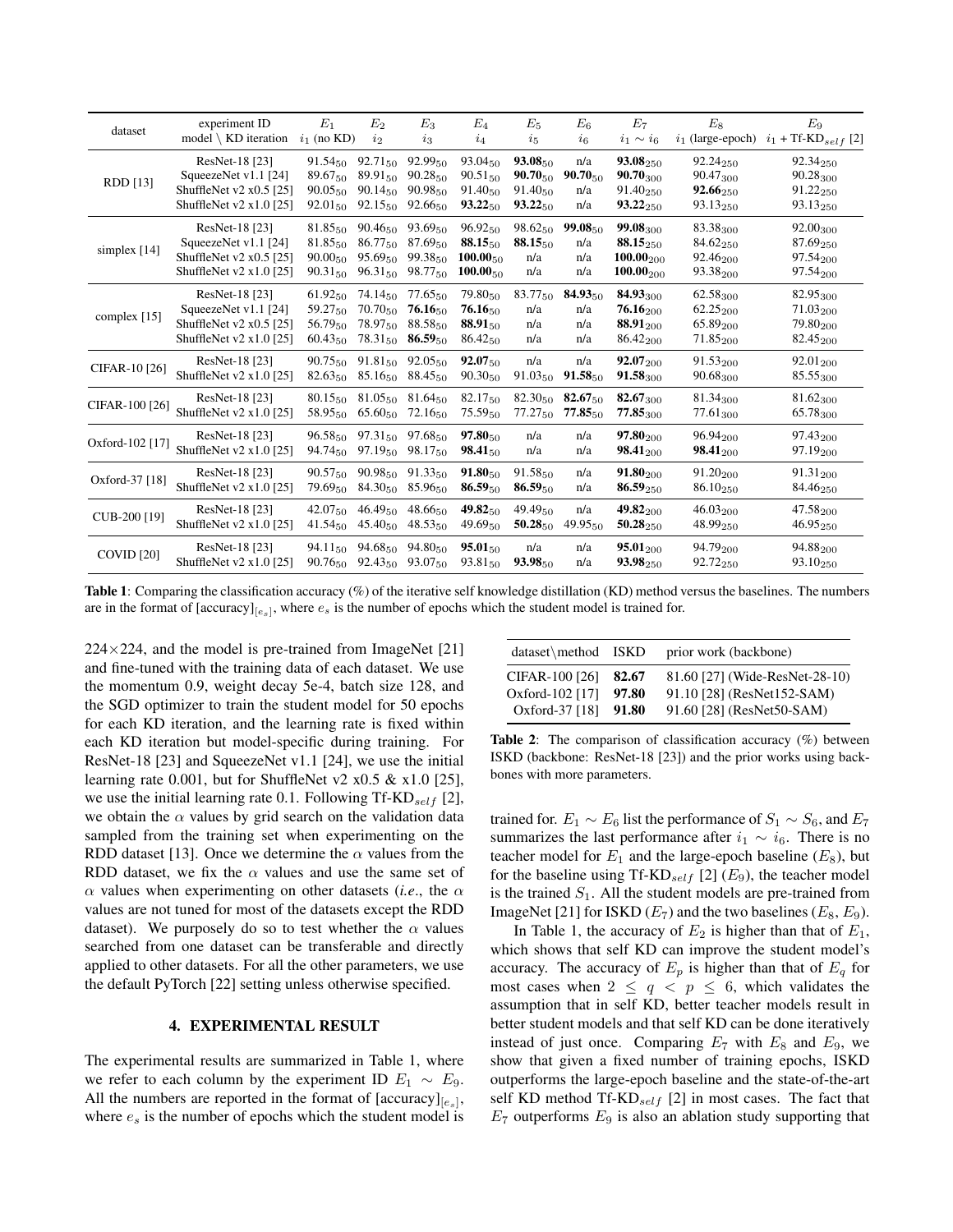

Fig. 2: The teacher-student accuracy relation on the simplex [14] and complex [15] datasets using ResNet-18 [23]. The gray lines are obtained from linear regression, and the line equation and Pearson's correlation coefficient  $R$  are marked in the legend. Given the baseline performance in  $E_1$  of Table 1, the shaded blue areas are the areas where the teacher model performs worse than the baseline but the student model outperforms the baseline.

self KD is better done iteratively than just once.

Since Table 1 covers diverse task domains, including pothole, generic, fine-grained, and medical imaging classification, our results support that ISKD can serve as a generalpurpose performance booster. In addition, we obtain the results in Table 1 by directly using the  $\alpha$  values chosen for pothole classification *without* tuning the  $\alpha$  values for each dataset, which supports that the  $\alpha$  values we use are transferable across different datasets. We also compare the accuracy of ISKD (backbone: ResNet-18 [23]) with the prior methods which use the backbones with more parameters in Table 2, where ISKD performs on par or even outperforms the listed methods which use more parameters. This finding supports that ISKD is more parameter efficient than the listed methods.

Furthermore, we analyze what is the worst performing teacher model in *self* KD which can still make the student model outperform the baseline with no KD  $(E_1$  in Table 1). To gain more insight, we design the following experiment to find the accuracy relation between the teacher and student models. Given that  $E_1$  in Table 1 is trained for 50 epochs, we use the 50 models saved after each epoch is completed as the teacher models. We repeat  $E_2$  in Table 1 for 50 times (each time with one of the 50 teacher models produced during  $E_1$ ), and record the teacher-student accuracy relation. We perform this experiment on the simplex [14] and complex [15] datasets using ResNet-18 [23] as the network architectures.

We show the result of teacher-student accuracy relation in Fig. 2. Most of the data points are above the red line  $(x = y)$ , which supports that performing self KD can make the student model outperform the teacher model. Fig. 2 suggests that the accuracy of the teacher and student models has strong positive correlation (the slopes of the gray lines are positive and the  $R^2 \geq 0.5$ , which again supports the assumption that using better teacher models in KD generally results in better student models. We find that the number of data points falling into the shaded blue areas is not negligible, which serves as statistically more significant evidence than [2] supporting that even



Fig. 3: The accuracy of the student model using ResNet-18 under different  $\alpha$  values when we repeat  $E_2$ ,  $E_3$ , and  $E_4$  on the CUB-200 dataset. The triangular red points are the accuracy we report in Table 1 by using the  $\alpha$  values chosen for pothole classification. Shown as the red lines, the baseline for  $E_i$  is the accuracy of the student model in  $E_{i-1}$  reported in Table 1.

if the teacher model is worse than the baseline, it is still likely that the student model can outperform the baseline after KD.

Another experiment which is also not presented in the paper of Yuan *et al.* [2] is the impact of the  $\alpha$  values on the accuracy. To study this, we use the ResNet-18 [23] as the network architecture of ISKD and the same random seed 1, repeat  $E_2$ ,  $E_3$ , and  $E_4$  corresponding to the CUB-200 [19] dataset with different  $\alpha$  values, and report the student's accuracy in Fig. 3, where the red lines mark the baseline accuracy (*i.e*., the student's accuracy in the previous KD iteration reported in Table 1). For each sub-figure of Fig. 3, the teacher model is fixed as the corresponding one used in Table 1. The triangular points in Fig. 3 are the accuracy reported in Table 1 using the  $\alpha$  values chosen for pothole classification, so their corresponding accuracy is not necessarily the best. Fig. 3 shows that the student model outperforms the baseline in each KD iteration of ISKD under a wide range of  $\alpha$  values, which supports that ISKD is flexible in terms of parameter selection.

# 5. CONCLUSION

We propose iterative self knowledge distillation (ISKD) in self KD to improve pothole classification accuracy when training lightweight models given a fixed amount of training epochs. Experimenting on three pothole classification datasets and six other datasets associated with generic classification, fine-grained classification, and medical imaging application, we show that ISKD outperforms the state-of-the-art self KD method Tf-KD<sub>self</sub>, for most cases, given the same number of training epochs and that ISKD has wide applicability to various tasks without the need of a given teacher model and extra trainable parameters. In addition, we show more evidence supporting that the performance of the student model can benefit from self KD even when the pre-trained student model (which serves as the teacher model) is only moderately trained. Our study on the impact of the weight balancing the objectives of ISKD shows that even if we choose different weights deviating from the weights we initially use within a reasonable range, the student model can still improve over KD iterations, which supports that ISKD is flexible in terms of parameter selection.